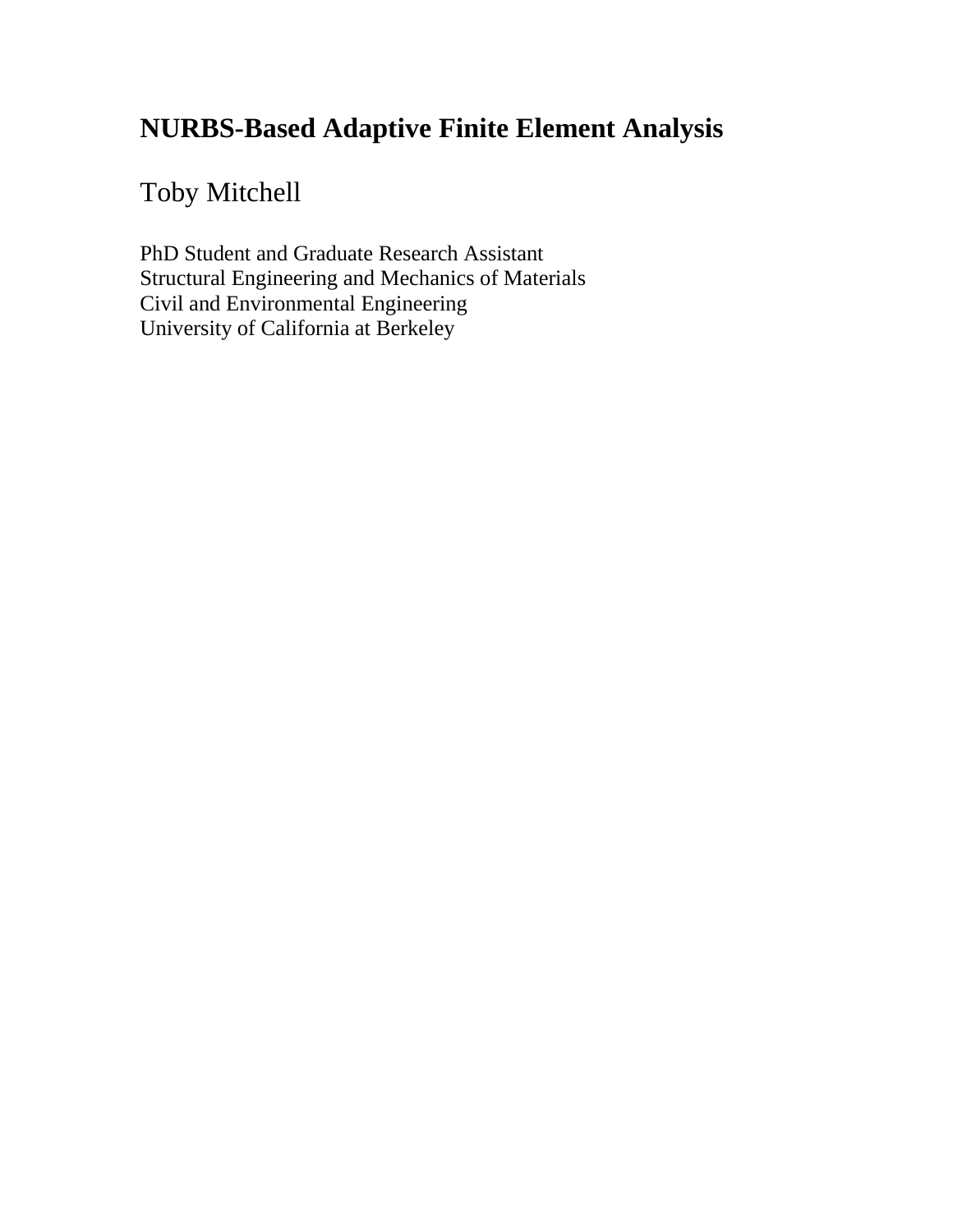### **Introduction:**

Finite element analysis is ubiquitous in engineering design. The complex geometries of typical design make closed-form analysis impossible, and finite element analysis provides a means of computing approximate solutions, based on a set of **basis functions** that approximate the exact solution over spatially-limited domains (elements), that can be proven to approach the unknown exact solution with mesh refinement. This technique has become indispensible in automotive and aerospace engineering as well as in architecture and structural engineering, where it has enabled analysis of complex forms that could not be designed to bear loads and survive damage through any other method, at least not with the same degree of confidence afforded by FEA.

The idea of using NURBS as the basis functions, instead of the traditional Lagrange polynomials, seems to be relatively recent. Cottrell, Hughes, and Bazilevs put forth the notion in 2004, and followed with a series of papers that applied NURBS-based finite element analysis to various test problems, typically showing improved numerical performance and efficiency. These results were recently collected with extended commentary in book form. The authors argued that the ability of NURBS to exactly represent a given geometry at low order, coupled with the capability of refining the mesh to achieve higher accuracy without changing the geometry, made NURBS an ideal basis with which to build finite element codes.

#### **Project Description:**

The goal of this project was twofold: I needed to teach myself how NURBS work and how to integrate them into finite element analysis for the sake of my research, and I hoped to make good on the promise of NURBS in **adaptive analysis**. Adaptive analysis refers to the process of automatically refining a finite element mesh to achieve a target level of accuracy at the minimum possible computational cost. Although adaptive analysis has clear benefits to industry in terms of potentially making analysis much less time-consuming, the practical difficulty of iteratively refining a conventional finite element mesh without butchering the geometry has effectively confined adaptive analysis to the academic realm. In particular, adaptive analysis with ordinary Lagrange-basisfunction finite elements would require a direct computational link between CAD and FEA software. Since this link is typically only realized quasi-manually in practice, adaptive analysis cannot be done in industry without unreasonable overhead.

The geometrical exactness of NURBS basis functions coupled with the relative ease of refinement makes them naturally suited to making adaptive analysis more practical. No external link to the geometrical model is required with NURBS, since the CAD and coarsest FEA model are one and the same. This makes automated adaptive analysis much more feasible, and also makes such techniques as shape optimization  $-a$ true union of design and analysis – much more accessible. The prospect of making these powerful labor-, cost-, and material-saving techniques less academic and more readily available in structural design motivated this project.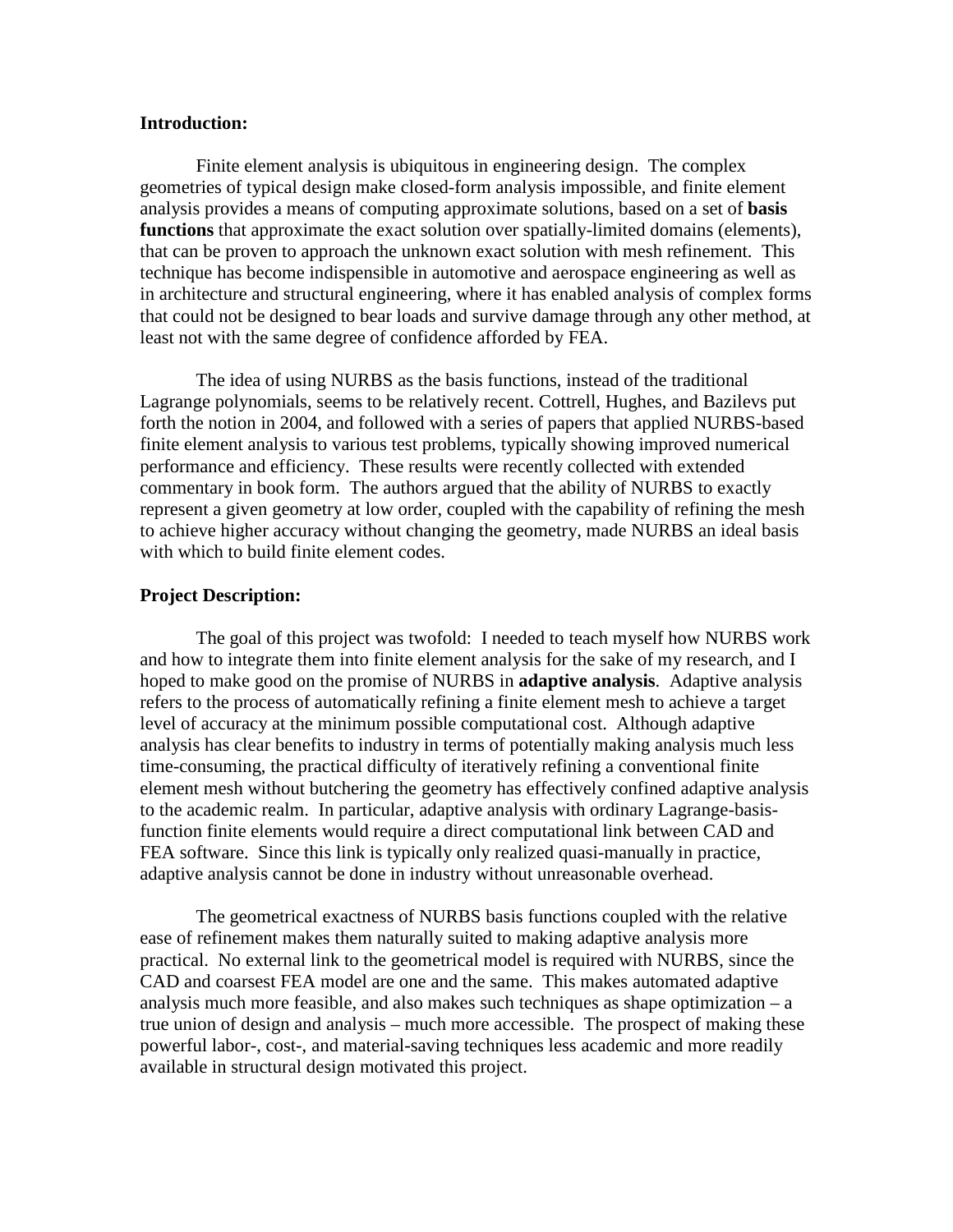I had hoped to accomplish the project in two phases. In the first, I would concentrate on building a NURBS-based finite element analysis code in MATLAB. In the second, I would focus on a straightforward two-dimensional test problem presented in [1] where the analytical solution is known, and would develop an iterative code that would compare the analysis results on a particular mesh to the exact solution and then would decide how to refine the mesh until a desired target accuracy was achieved. Ultimately the code would be modified to use an a-posteriori error estimation routine (of which many exist in the literature), eliminating the need for a known exact solution and rendering the code fully adaptive for any given problem.

## **Concept and Structure of Code:**

It is worth mentioning that although the code was written in MATLAB, the algorithms I wrote were intended to stand on their own. The code is ultimately intended to be incorporated into the popular and powerful open-source academic finite element analysis program FEAP, which my advisor and co-advisor maintain and distribute. I therefore set myself several limitations that the code needed to satisfy before I would be satisfied with the code. Specifically:

- 1. It had to be arbitrary-order, i.e. it had to be able to generate and analyze a NURBS mesh of any given polynomial order. Ideally, it should also be able to produce any order of derivative (up to the polynomial order).
- 2. It had to be general, in the sense of not relying on any assumptions about the input. Code that assumed open knot vectors, assumed uniform knot vectors, assumed no repeated internal knots, etc, was therefore disqualified.
- 3. It had to be reasonably efficient. In particular, no arrays could be dynamically allocated. Of course, the requirement of efficiency was balanced against the requirement of actually getting the code to work under a deadline, so I wasn't fanatical about this, just careful.
- 4. It had to be exportable. As much as possible was done with only for loops and if statements, and minimal use was made of the canned MATLAB functions for matrix manipulation. The code was written with an eye for future translation into heavier-duty languages.

Of course, no project works out exactly like it was planned. When I started I had done a literature search that turned up no papers on adaptive NURBS-based FEA, so I thought I had a shot at getting something publication-worthy. I later found some preprints and conference presentations showing researchers working on exactly that, which gave me some insight into the difficulty of the problem but also killed my getpublished-quick scheme. More to the point, the learning curve involved in writing a NURBS-based FEA code from scratch stymied my attempts to arrive at an adaptive code. I nonetheless was able to get results which compared well with the exact solution, so the effort was still a qualified success.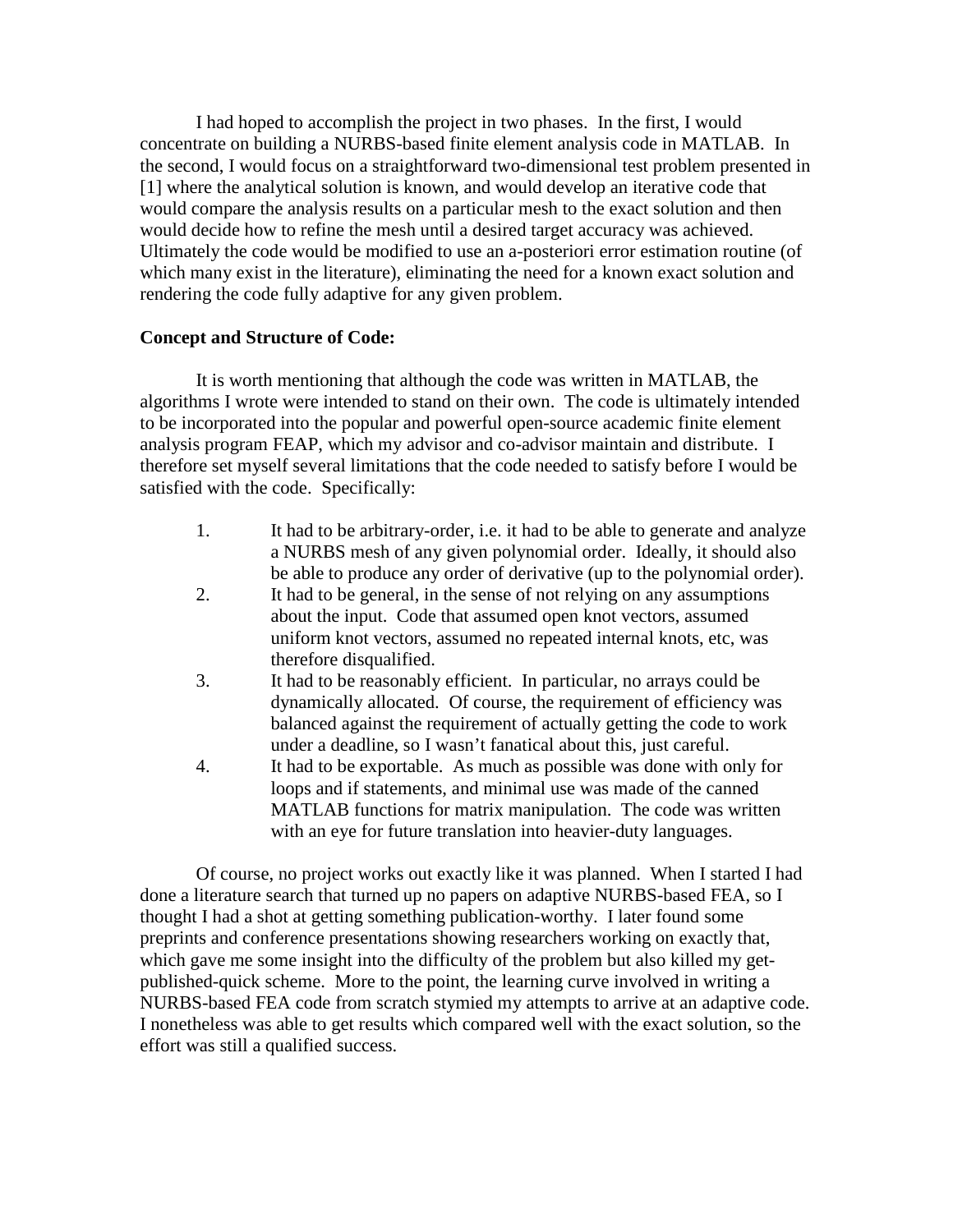Although the results thus far are sadly not new, I would argue that the particular implementation and the underlying philosophy of the code is superior to the published results I had used as references. In particular, Cottrell, Hughes, and Bazilevs rely heavily on the algorithms published in Piegl and Tiller, which, while certainly efficient, tend to obscure the underlying geometrical structure of NURBS by replacing it with rather opaque algebraic formulae. I spent quite a bit of time reading Farin, which was a much better guide to the underlying geometrical concepts (although it is chock full of typographical errors), and was able to get some good insights into algorithm design from Prautzsch, Boehm, and Paluzsny. In the end, I arrived at a code design that I believe is simpler and more transparent than that presented by Hughes et al.

The main philosophical consideration guiding the code was really something I picked up from this class – that the geometry of NURBS is more fundamental than the algebra. Rather than relying on basis function formulae to construct curves, as in Piegl and Tiller, it is much more intuitive to build the recursive linear interpolation algorithms to construct the curves directly. Basis functions can then be recovered from these algorithms in exactly the same way as they were originally derived – by expanding out the recursive linear interpolation. Specifically, every time a basis function is needed, it is evaluated as a one-dimensional curve with a unit control point at the selected function and zero control points everywhere else, effectively filtering out the function that would be multiplied onto that control point in evaluating a point on the curve.

The concept of blossoming, presented in Rockwood and Chambers as well as in other references, was very useful in concisely representing the recursive linear interpolation that is the essential building block of the code. Rather than having different algebraic algorithms for each geometric operation (as in Piegl and Tiller), every separate algorithm is constructed by some combination of this one fundamental atomic unit. The only exception is order elevation, which requires a separate routine to elevate Bezier curve segments. I ended up replacing the simple blossoming routine in Rockwood and Chambers with a tetrahedral algorithm, as discussed in Prautzsch, Boehm, and Paluzsny, that can take derivatives of the curve by successively differencing intermediate points of the recursive linear interpolation.

I can't say that my code is more efficient than others – at this point in its development that is impossible to expect – but it **is** more transparent and it **does** keep the geometry closer to the surface. The structure of the code is presented in **Figure 1**. In addition to this main routine, several routines (**GraphSurf , GraphStress, GraphExactStress, GraphStressError**) were written to display the displacement field results **u** from the finite element solution, the corresponding stresses, the stresses of the exact solution, and the RMS error of the stresses from the finite element solution compared with the stresses from the exact solution.

Other than the general issues of presentation I've mentioned, I was able to eliminate one minor unnecessary complexity from the implementation presented in Hughes et al. The numerical integration of element stiffness matrices is typically conducted in a normalized bi-unit "parent domain" which is mapped to the physical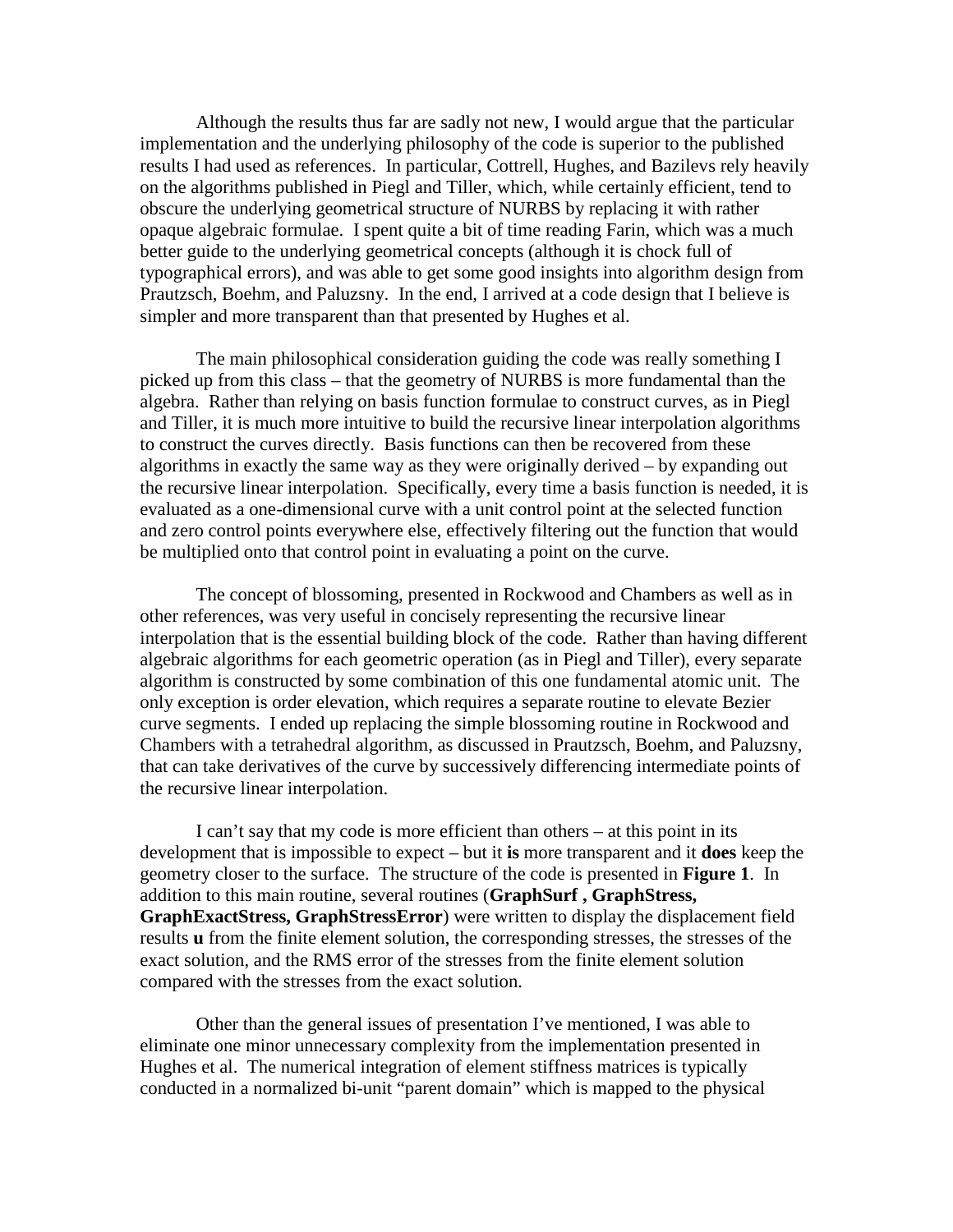geometry by a Jacobian coordinate transformation. This is done so that the integration points can be pre-computed rather than being computed separately for each element, which would introduce unacceptable computational expense. However, this parent domain does not match the parameterization of the NURBS knot vectors, so in Hughes et al., the authors transform the integration points into the knot vector space. In this approach, a separate mapping is required for the derivatives of basis functions and for the Jacobian determinant used in Gauss integration, a result that differs from standard form.

Rather than do this, it is sufficient to do the opposite and simply translate and stretch each local knot vector that is collected in evaluating each element such that it fits the standard parent domain parameterization. This requires no modification of the Jacobian from its standard form, eliminating a minor but ultimately unnecessary matrix calculation. Results of both methods were found to give equivalent results to  $10^{-10}$  digits, so the additional simplicity of my method comes at no cost in accuracy.



**Figure 1:** Structure of Code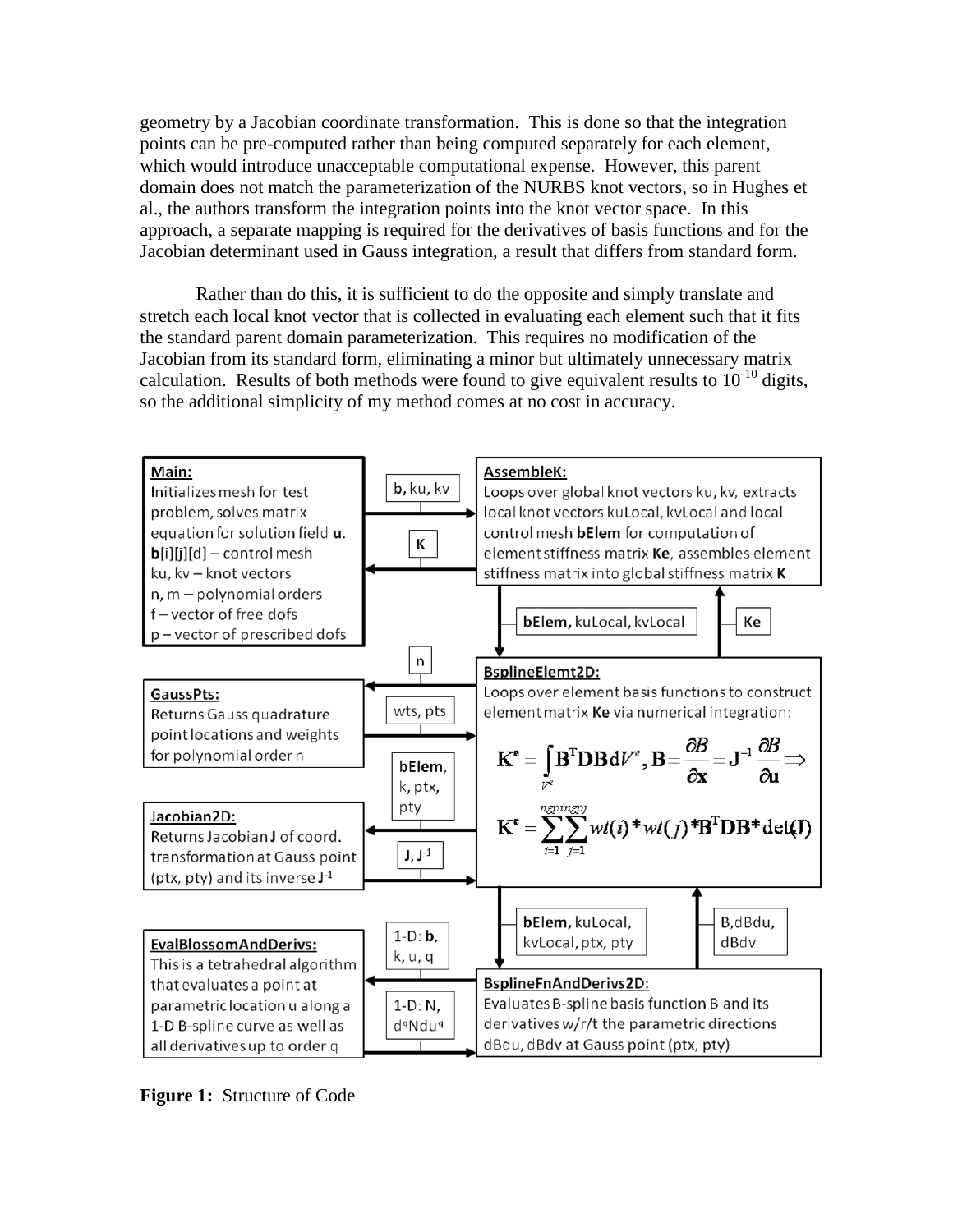One additional improvement was the use of a separate knot multiplicity vector r to deal with repeated knots. The implementation presented in Hughes et al. simply checks if two adjacent knot values are equal, indicating a degenerate knot span, and in that case does not compute an element over the degenerate span. I implemented an improvement suggested in various references, namely the use of a separate vector that indicates the multiplicity of each knot value in the knot vector. This improvement results in a modified knot vector with no repeated values, coupled with a separate knot multiplicity vector, and eliminates the need to check if the current span is degenerate, since no repeated knot values exist in the modified knot vector and all knot spans are therefore a priori non-degenerate. It also allows the knot vectors to be a vector of doubles while the knot multiplicity vector is a separate vector of ints.

It must be noted that the final code only employed B-splines. NURBS-based code is not significantly difficult, but it will have to wait to be implemented.

### **The Test Problem:**

The problem that the code was tested on is a classic result from mechanical engineering involving the stress concentration of a two-dimensional flat plate with a hole under tension, where the hole is small with respect to the dimensions of the plate. The smallness of the hole allows one to model the plate as effectively infinite in size.



**Figure 2.** Test problem: Segment of infinite plate with hole under tension (from [1])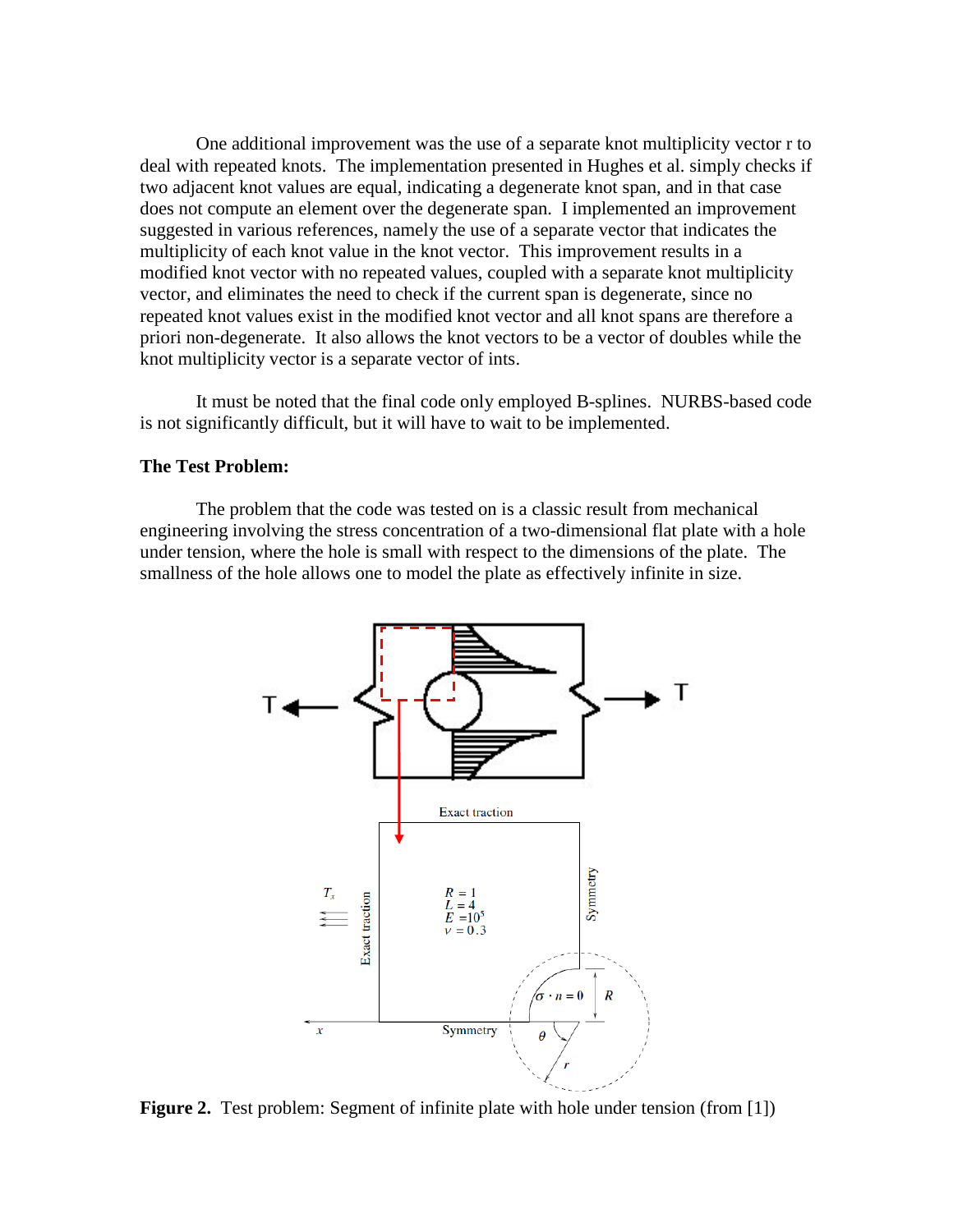This problem is commonly employed in industry to model the stress concentration in the vicinity of a small hole. The exact stresses in the plate are given by

$$
\sigma_{rr}(r,\theta) = \frac{T_x}{2} \left( 1 - \frac{R^2}{r^2} \right) + \frac{T_x}{2} \left( 1 - 4\frac{R^2}{r^2} + 3\frac{R^4}{r^4} \right) \cos 2\theta,
$$
  

$$
\sigma_{\theta\theta}(r,\theta) = \frac{T_x}{2} \left( 1 + \frac{R^2}{r^2} \right) - \frac{T_x}{2} \left( 1 + 3\frac{R^4}{r^4} \right) \cos 2\theta,
$$
  

$$
\sigma_{r\theta}(r,\theta) = -\frac{T_x}{2} \left( 1 + 2\frac{R^2}{r^2} - 3\frac{R^4}{r^4} \right) \sin 2\theta,
$$

where Tx is the magnitude of the applied tensile stress and R is the radius of the hole. The maximum tensile stress at the edge of the hole is three times the applied tensile stress. This is referred to as the **stress concentration factor** of this particular geometry, and design engineers must size the plate to accommodate these stress concentrations.

Since the domain of the problem is infinite but the code can only model finite domains, a trick is required in order to render the problem amenable to computational analysis. First, the problem is symmetric about the origin, so only one quadrant is modeled, with appropriate symmetry displacement boundary conditions. Second, a small subdomain of the infinite plate in the immediate vicinity of the hole is selected, and the stresses from the exact solution are applied at the edges of this subdomain (**Figure 2**). This trick enables the finite element solution to approximate the exact solution. Ideally, the finite element solution will converge to the exact solution as the mesh is refined.



**Figure 3:** Two-element quadratic NURBS mesh. Blue = control net, Green = elements.

This particular geometry can be described exactly with one two-element quadratic NURBS patch that is C1-continuous across the element boundary (**Figure 3**). This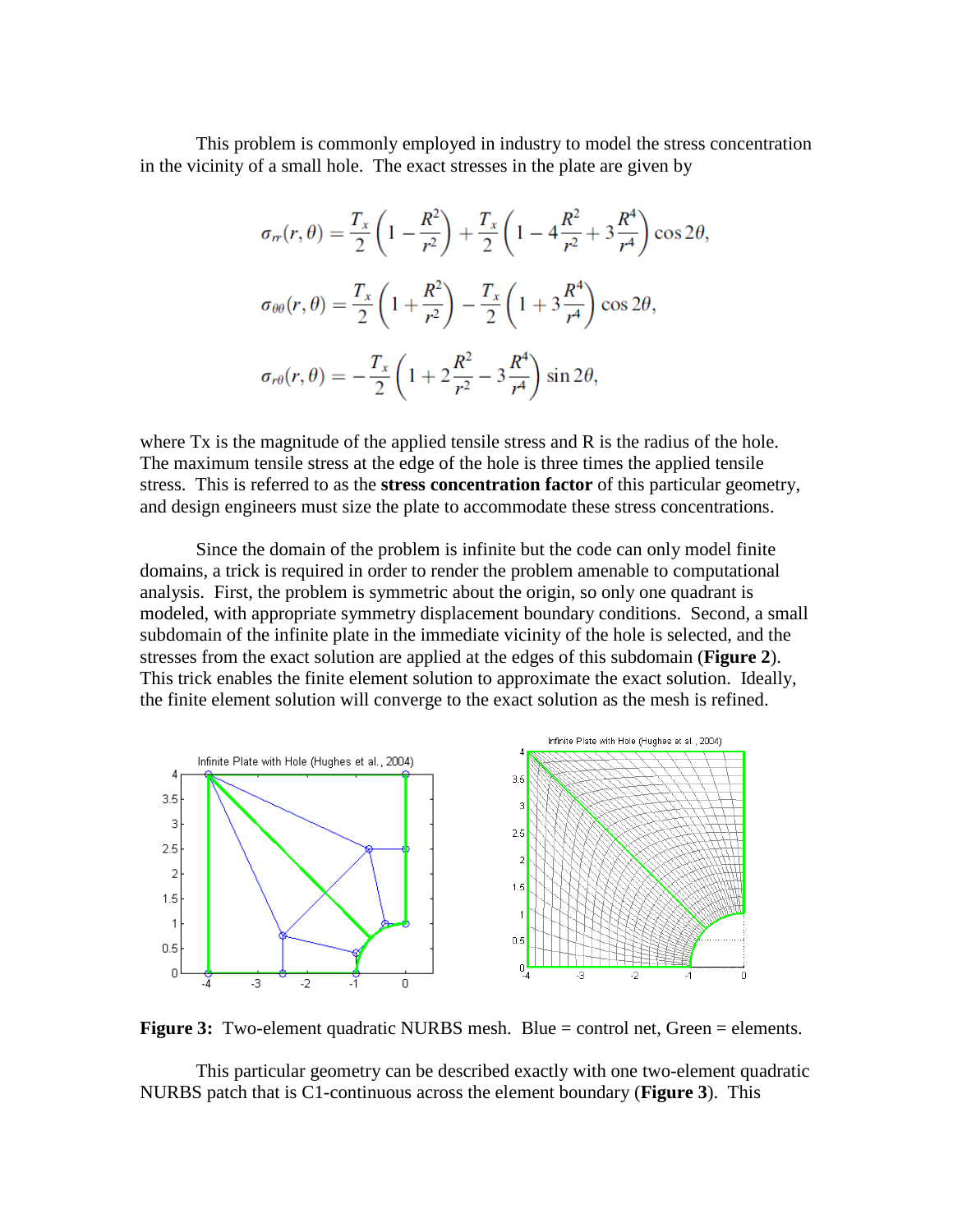particular approach results in a singular point at the upper left corner, where two control points must overlap to force the patch to have straight sides. This geometry can also be modeled by stitching two separate quadratic NURBS patches together with C0 continuity at the 45-degree boundary. However, this approach will result in stresses that are discontinuous at the C0 patch boundary, so the first approach is advocated in [1] as producing a more physically reasonable result. The same approach was adopted here.

An additional trick was adopted in order to simplify the code. In standard finite element analysis, displacement boundary conditions are applied in strong form by directly prescribing displacement values at nodes, while stress boundary conditions are applied in weak (integral) form. Applying non-constant stress boundary conditions on a finite element mesh (as we are doing here) requires a separate subroutine to numerically integrate the stresses along the boundary in order to produce consistent element loads. Rather than build this additional routine to apply the exact stresses at the boundary, I simply solved for the exact displacement and applied this displacement directly along the boundary at the control points. This clever trick completely backfired, introducing a systematic error into the solution, but teaching an important lesson about a major conceptual difference between NURBS and conventional finite element analysis.

#### **Results:**

The analysis was conducted on a two-element mesh, beginning with quadratic polynomial order and increasing up to tenth order. A stress of 10 units was applied on the plate, leading to an expected maximum value of stress at the hole of 30 units. As expected, results were less accurate at low polynomial order (in terms of both the maximum stress at the hole and the spatial distribution of RMS stress error) and became more accurate with increased polynomial order. Although knot insertion would have also improved the solution quality, and is in fact essential in order to provide enough elements to achieve reasonable accuracy, the routines to insert knots across the mesh and subdivide it into more elements were not successfully implemented before the project deadline.



**Figure 4.** Exact Solution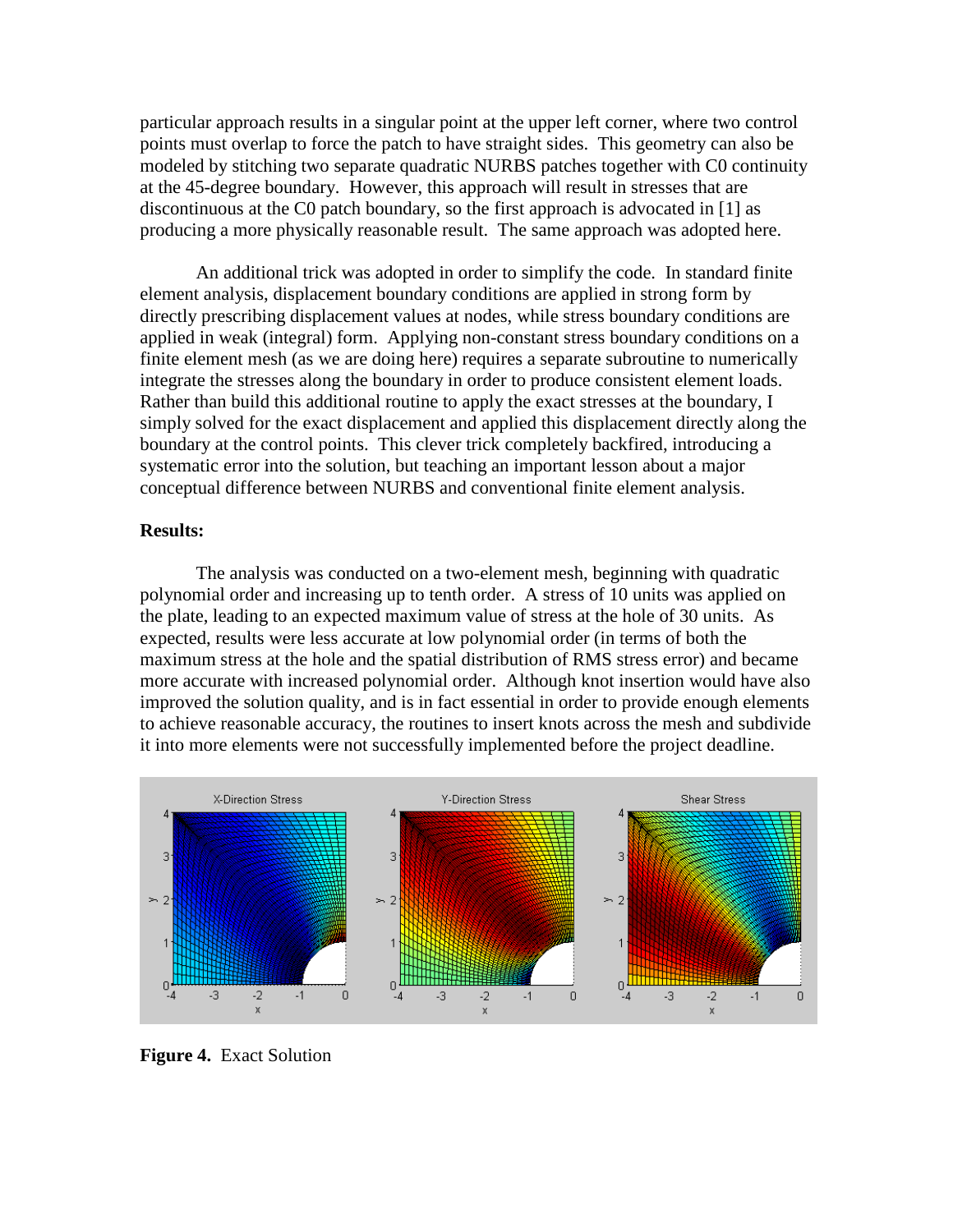

**Figure 5.** Two-element quadratic solution.



**Figure 6.** Solution on fourth-order mesh

The exact solution is shown in **Figure 4,** the FEA solution on the quadratic mesh in **Figure 5,** and a refined solution at fourth order on **Figure 6**. Although the stress concentration at the hole is fairly accurate even for the coarse mesh (approximately 26 units versus 30 units exact), and becomes more accurate with refinement, the stress **away** from the hole along the 45-degree element boundary is considerably different, as is visible in the high RMS stress error along the 45-degree line (**Figure 7**). It is expected that the stress at element boundaries will be less accurate; however, this degree of inaccuracy is more than should be expected, and seems to indicate systematic error – see **Figure 8** for a depiction of the discrepancy in the x-component of stress. The exact stress lies **below** the surface of the finite element stress, particularly along the 45-degree line.

As mentioned previously, there is a convincing source of systematic error that I missed due to a misunderstanding of the difference between conventional and NURBSbased finite element analysis. The strong imposition of displacement boundary conditions used to simplify the problem relies on the fact that, at the linear boundaries of the mesh, the control points become interpolatory. This allows us to directly prescribe the displacement in this case, even though control points are not generally interpolatory. However, due to the overlapped control points at the corner of the mesh (**Figure 9**), the spacing of the nodes along the boundary is distorted, and the displacement boundary conditions are not applied at the correct interpolatory locations. Rather, the displacement boundary conditions are "smeared out", rendering the results systematically inexact.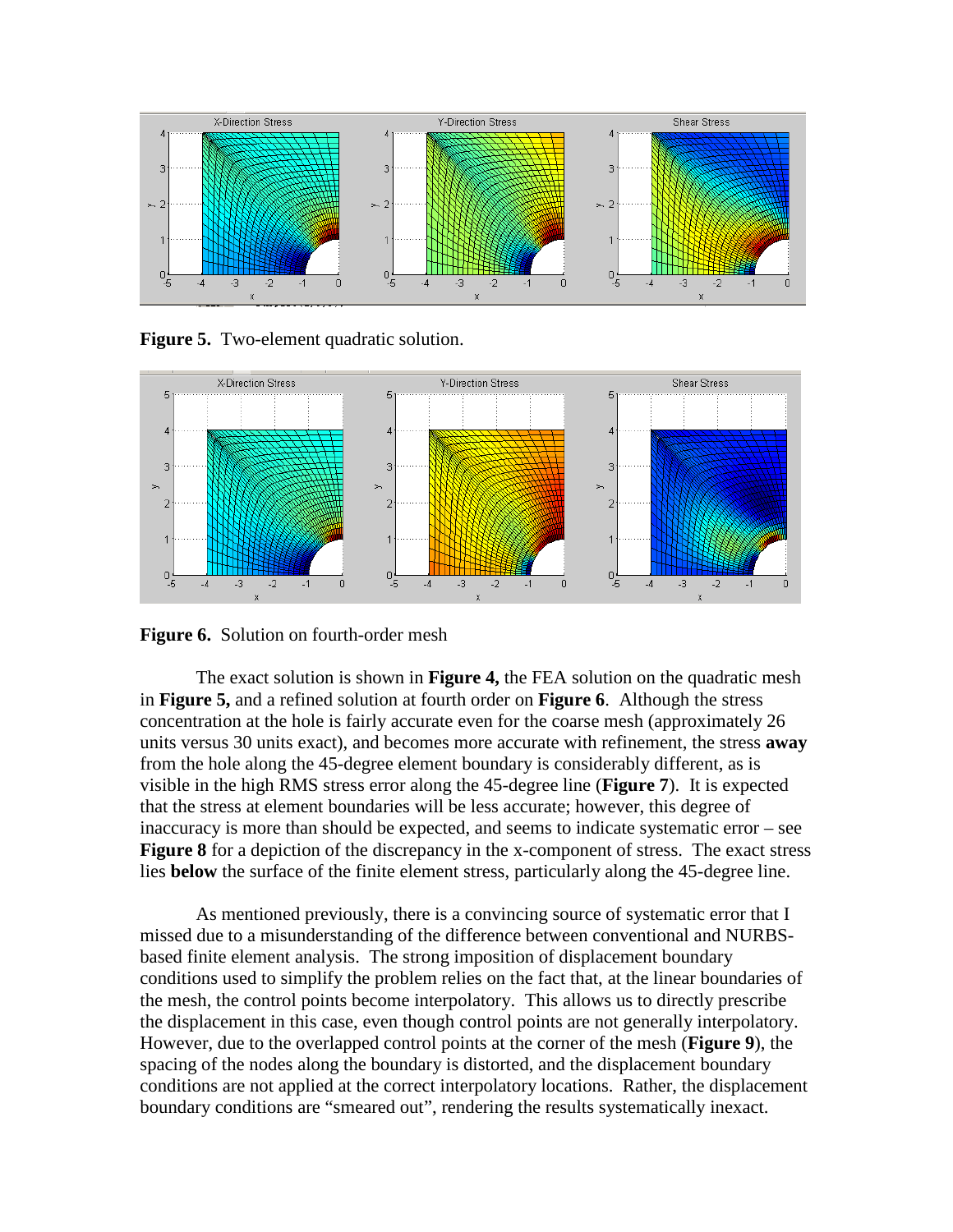





The original strategy of strongly imposing displacement boundary conditions would have worked had the boundary between the elements been C0, as in **Figure 10**. Unfortunately this strategy was rejected on physical grounds without my recognition of its impact on the solution strategy, and it was not possible to implement it in time. To complete the study, it would be necessary to either impose the traction boundary conditions, as in [1], or to move to a C0 mesh so that the control points become interpolatory at the straight edges of the mesh.





**Figure 9.** Original C1 mesh. **Figure 10.** C0 mesh. Note how the control points become interpolatory at the boundary.

## **Conclusions:**

A B-spline-based finite element code was implemented and used to analyze a classic stress analysis problem. The code architecture was designed for robustness, transparency, and reasonable efficiency, goals that I think were met successfully. Howver, several conceptual difficulties related to the test problem chosen were encountered which prevented the full success of the final code. These difficulties do not represent particularly difficult hurdles to be overcome, requiring only more time to